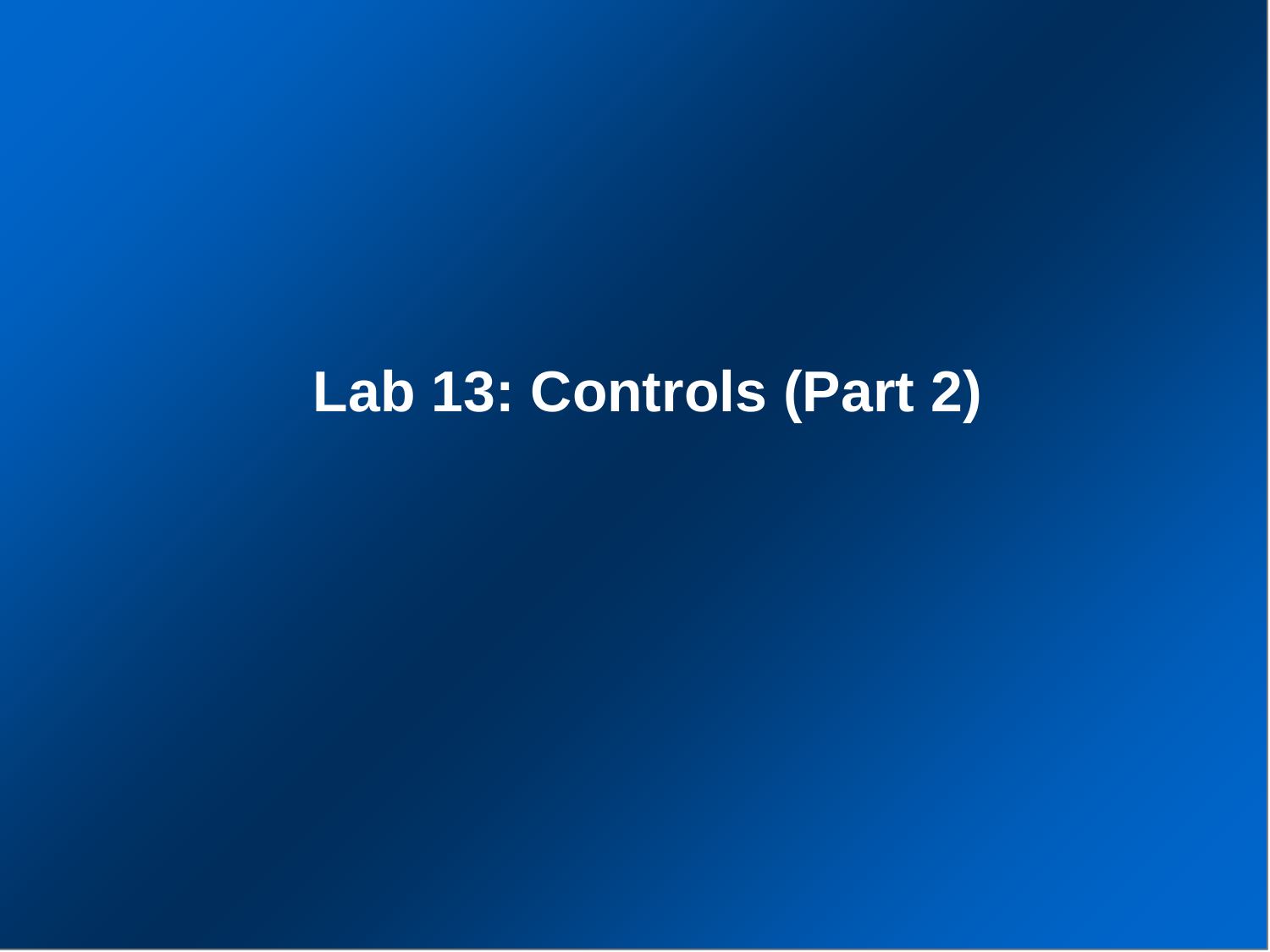## **OPEN LOOP**

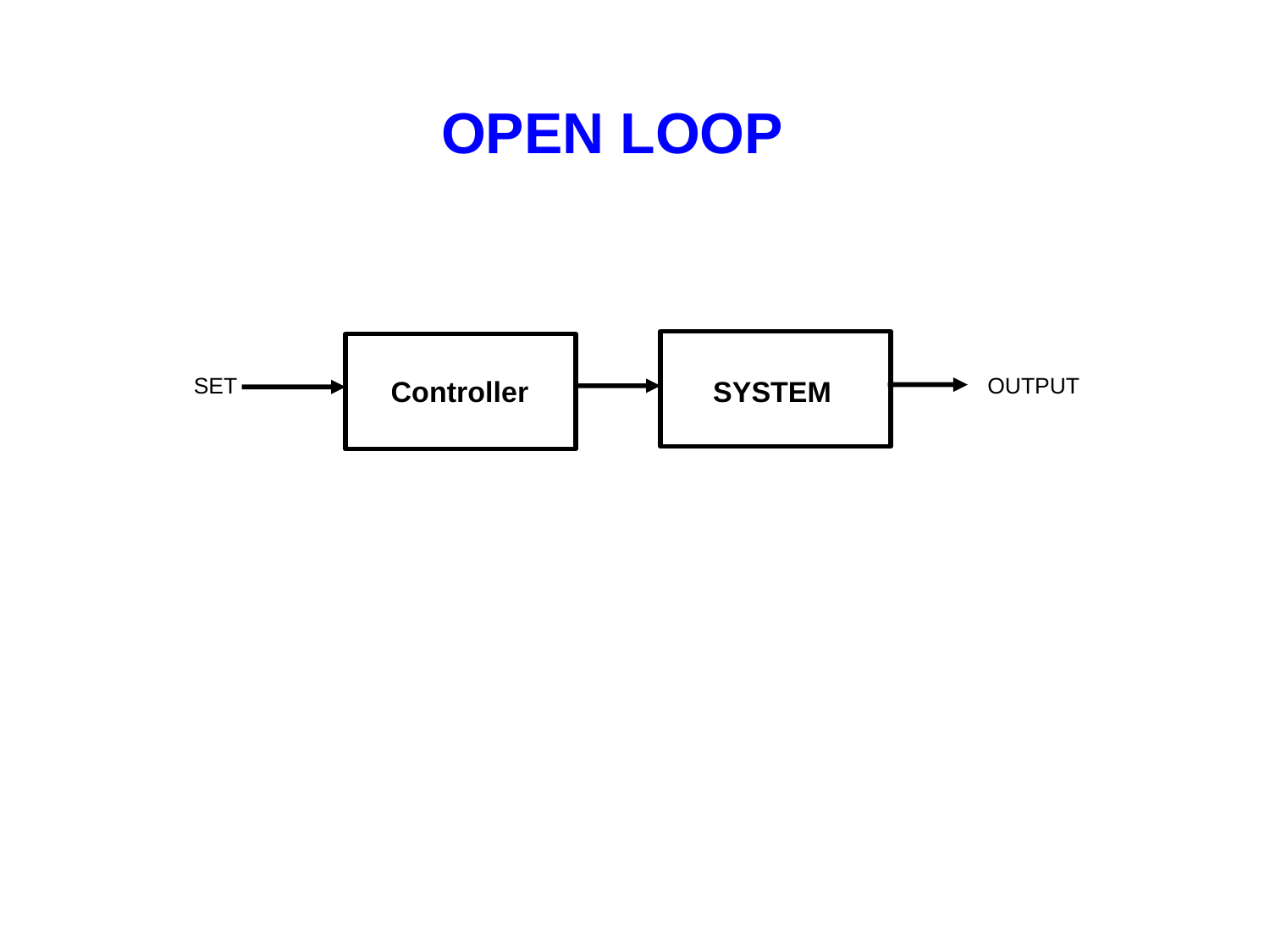## **CLOSED LOOP**

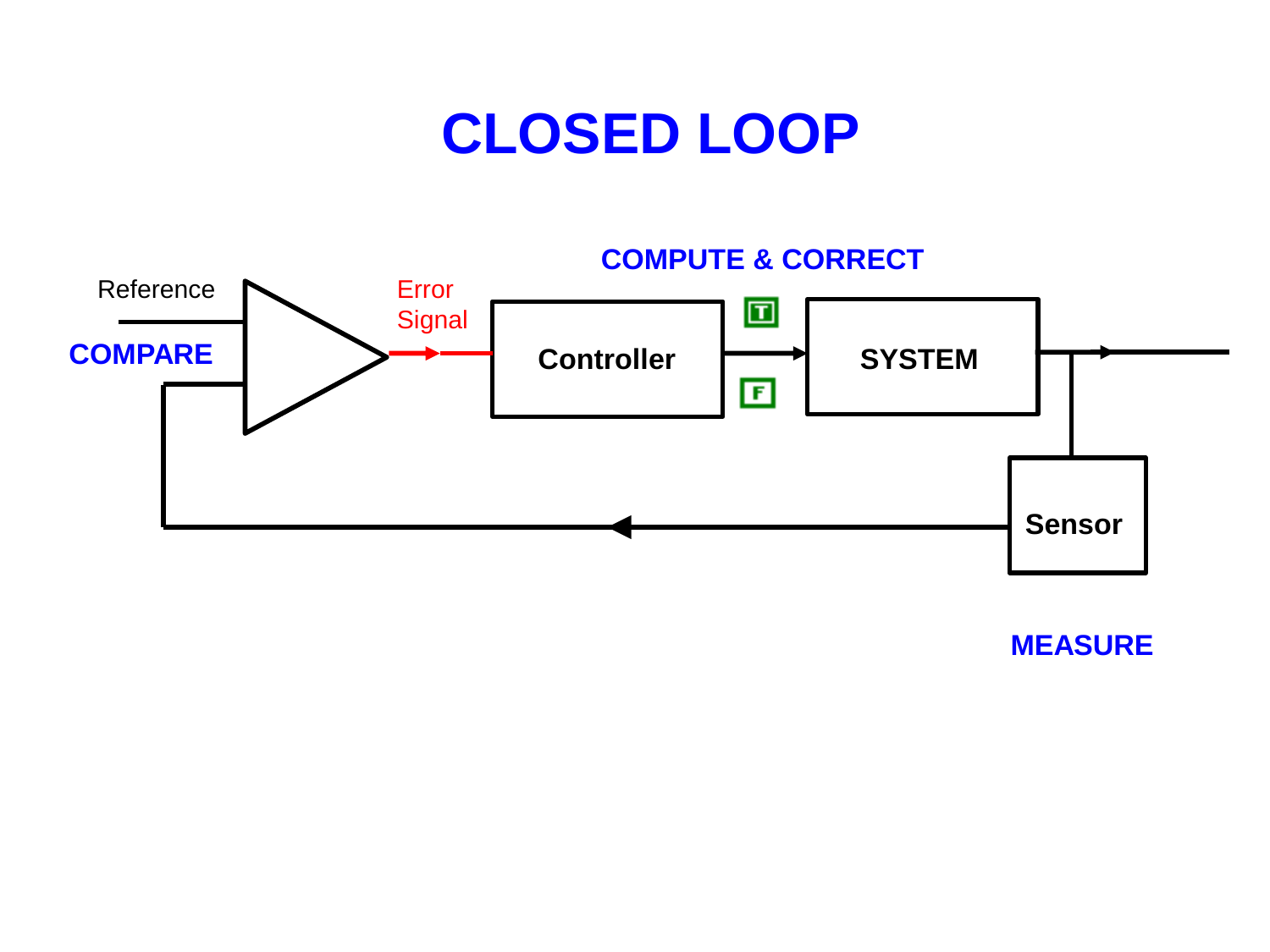## **HYSTERETIC CONTROLLER: ON or OFF**

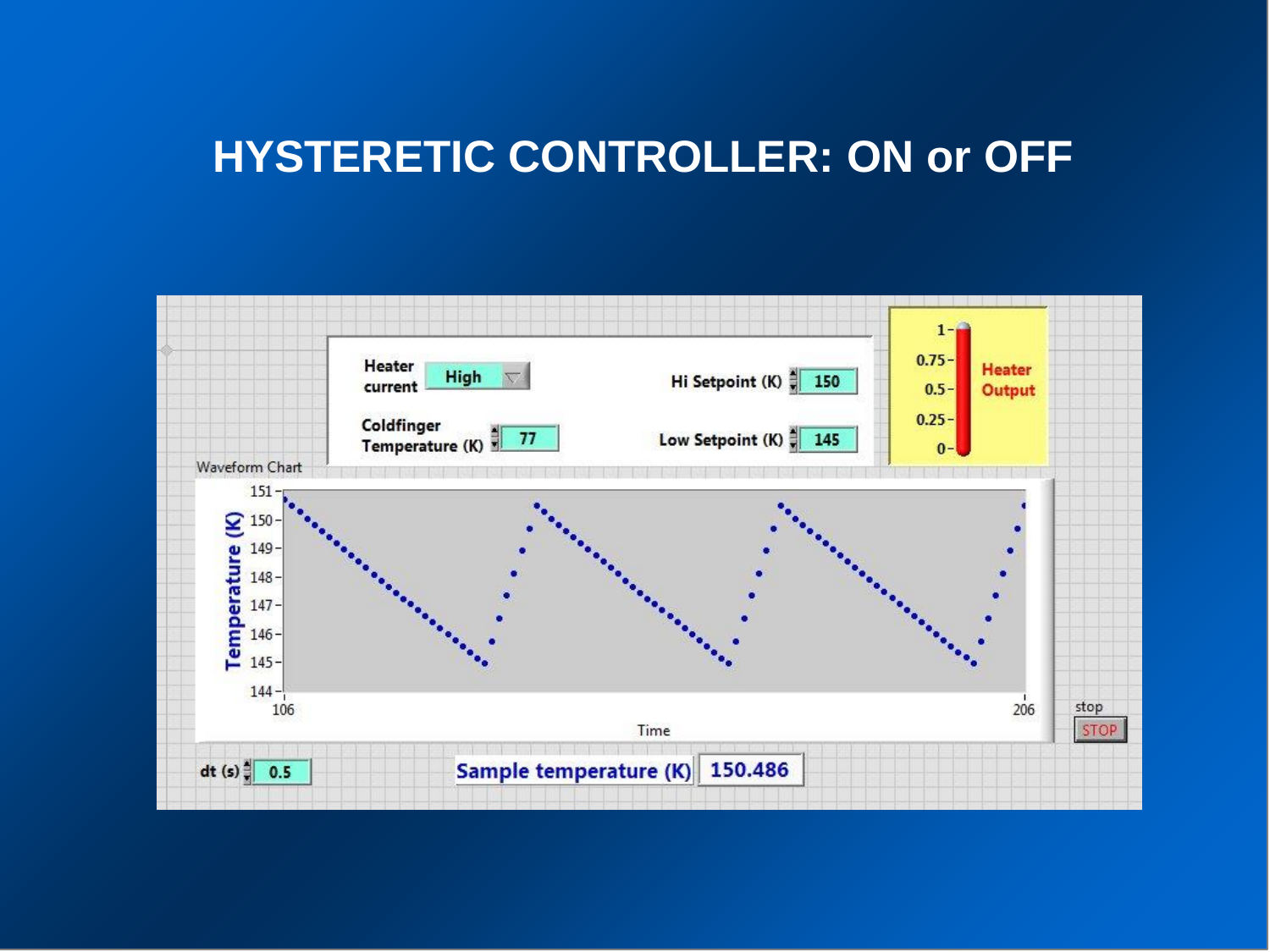The control signal does not have to be Boolean T/F or ON/OFF

Error signal has magnitude/phase information

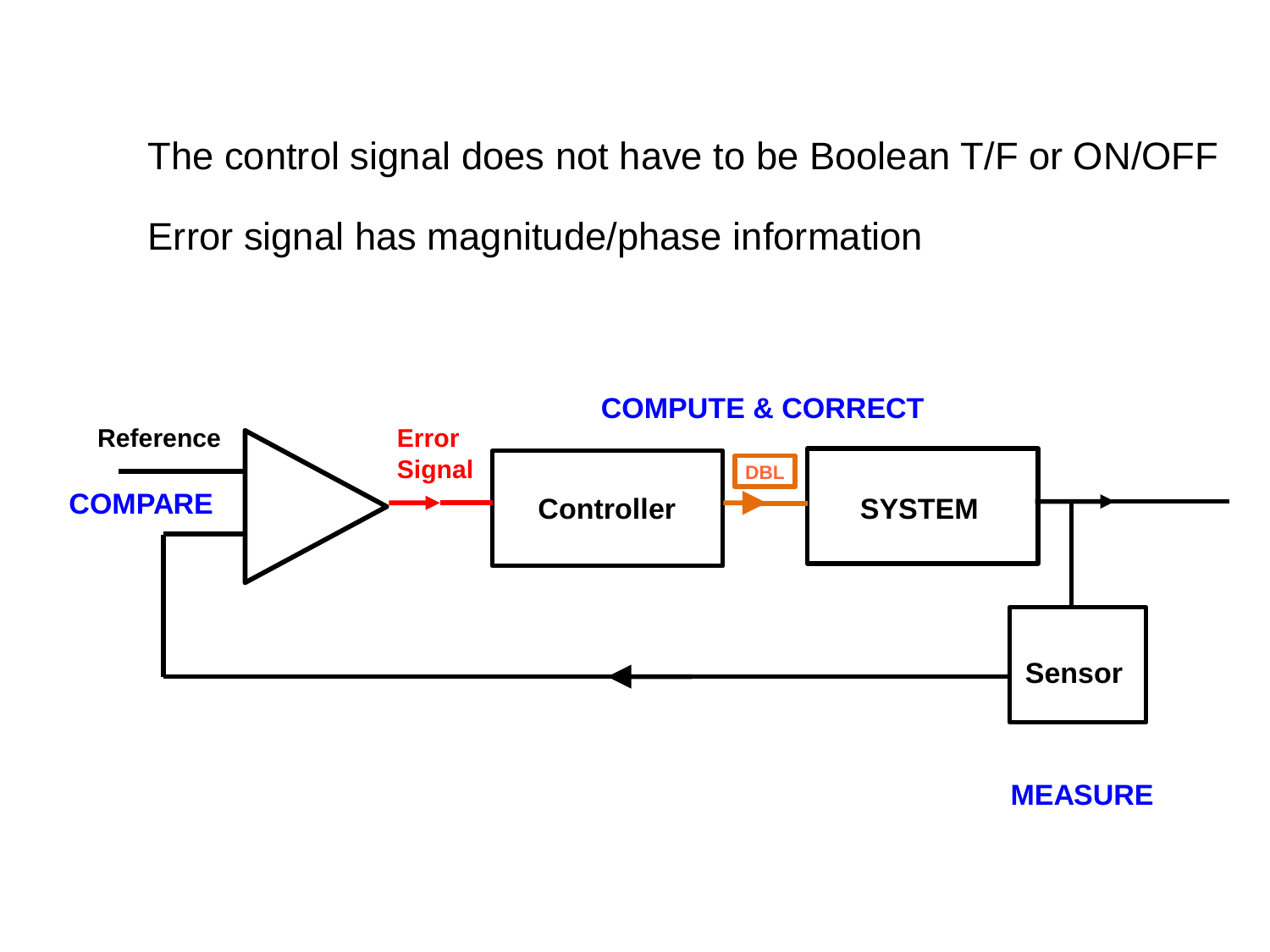## **EXAMPLE: Temperature Controller** with single setpoint

**Kp**: proportionality constant

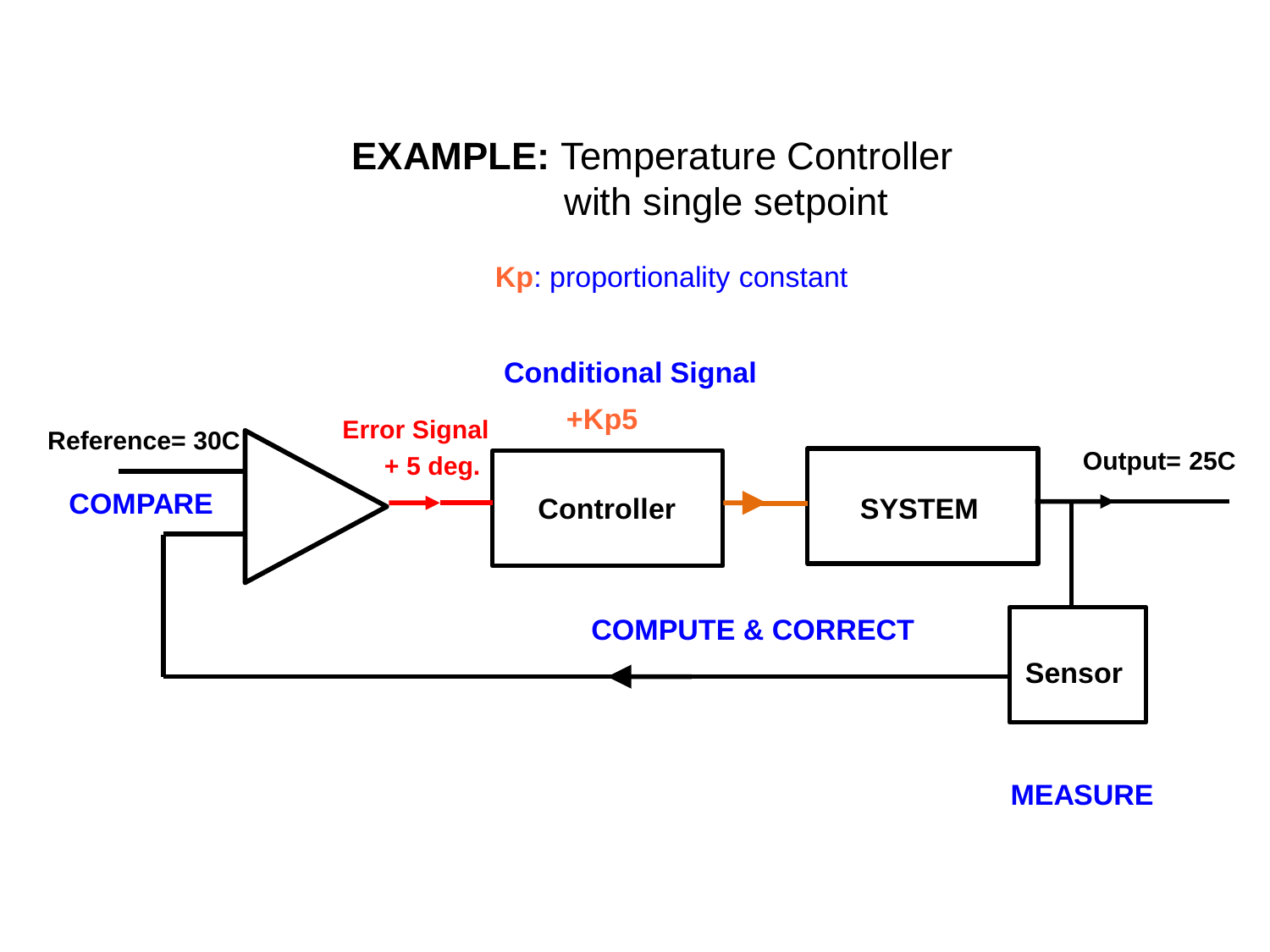## **EXAMPLE: Temperature Controller** with single setpoint

**Kp**: proportionality constant

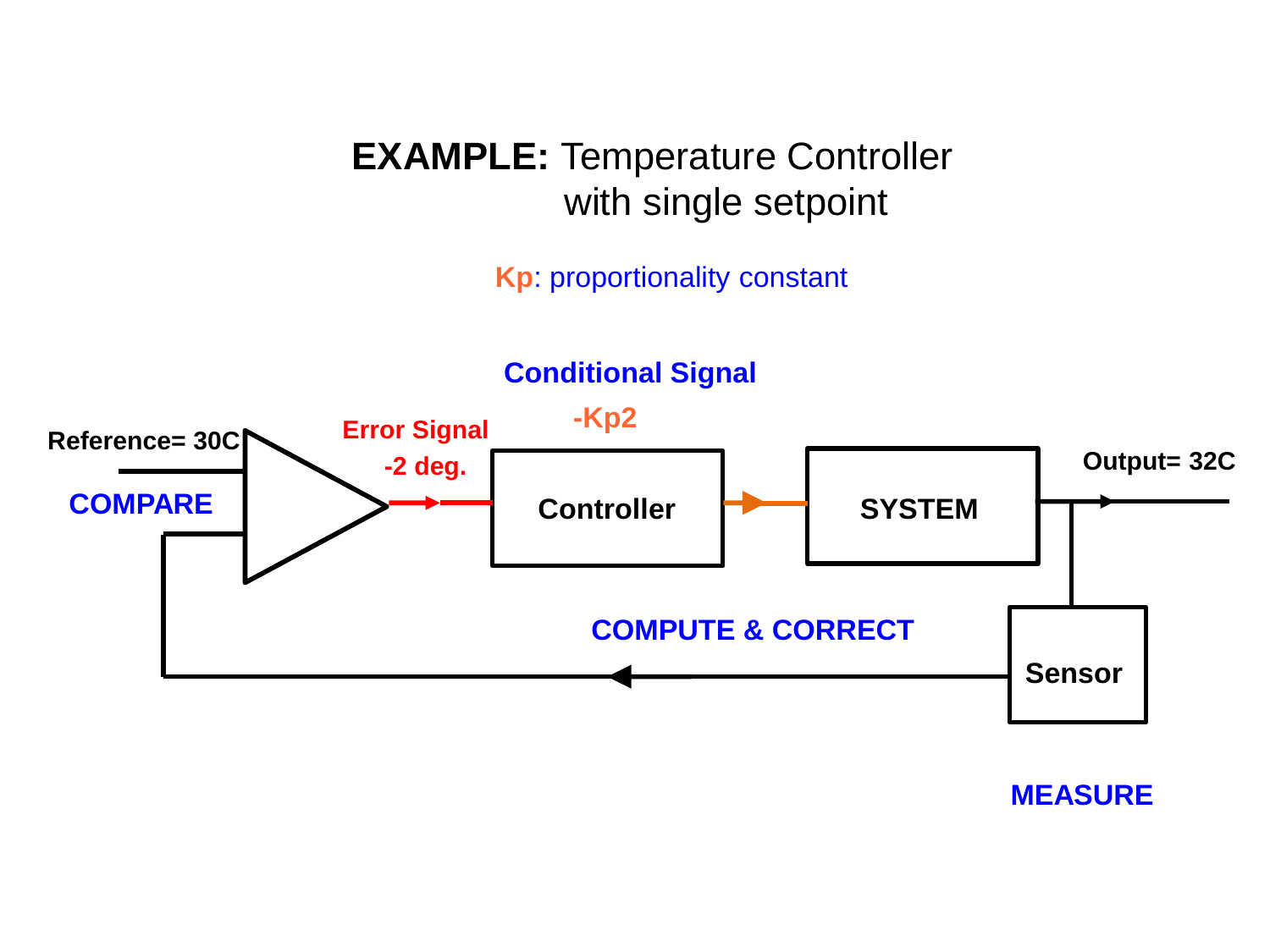## **EXAMPLE: Temperature Controller** with single setpoint

**Kp**: proportionality constant

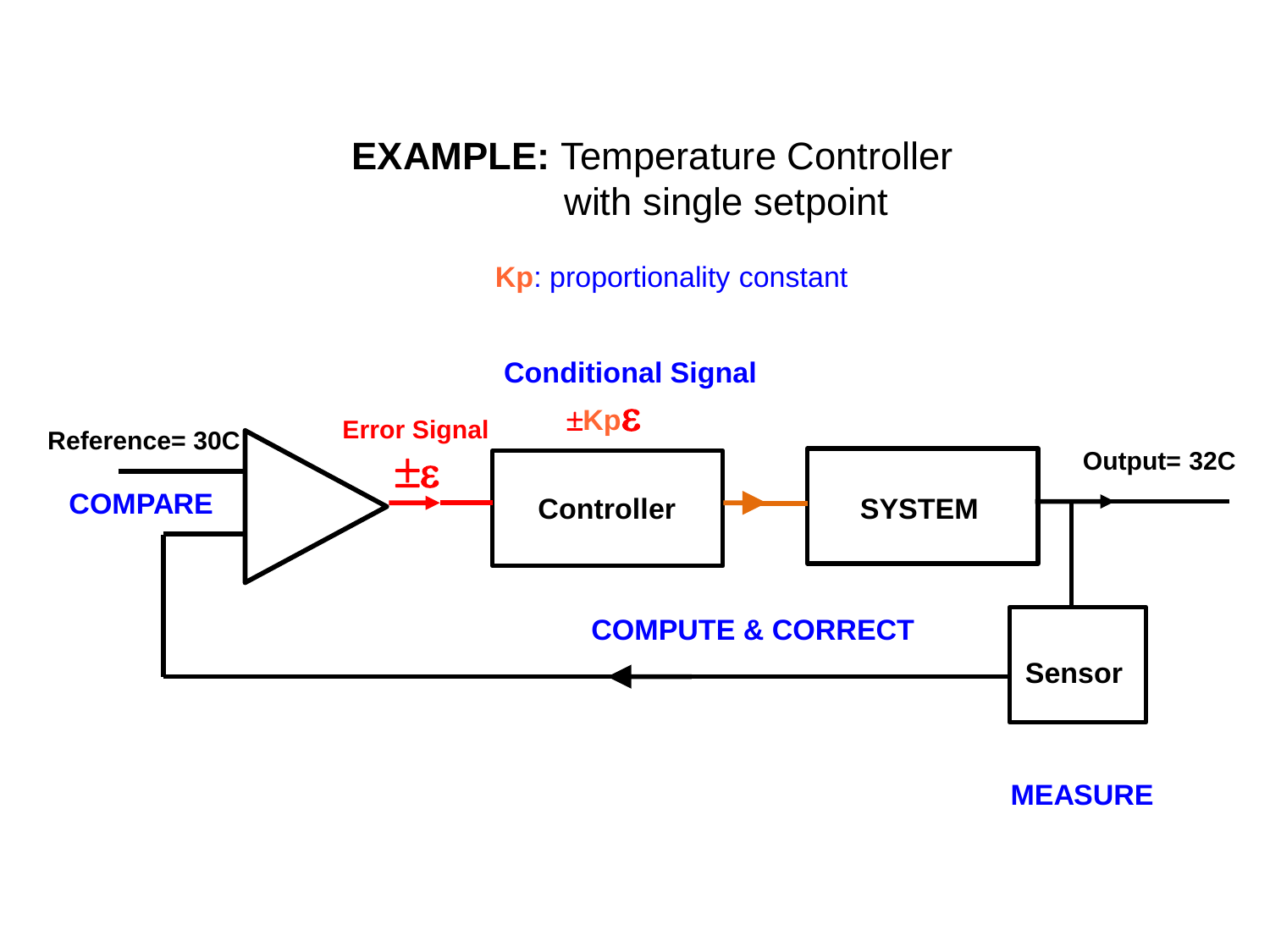#### **Proportional Control**

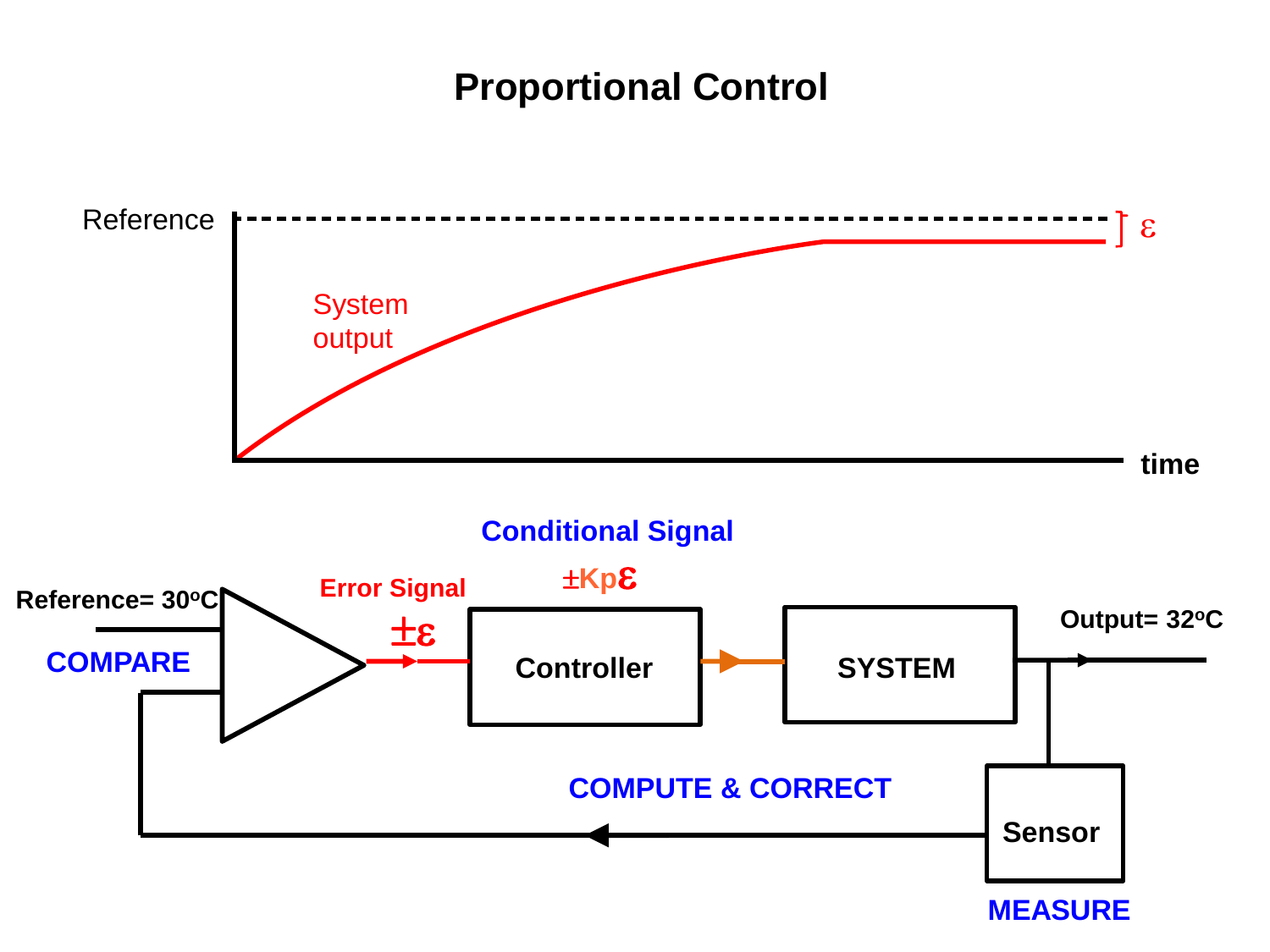Proportional control uses the current (instantaneous) error signal

We can do more if we account for the time history of the error signal

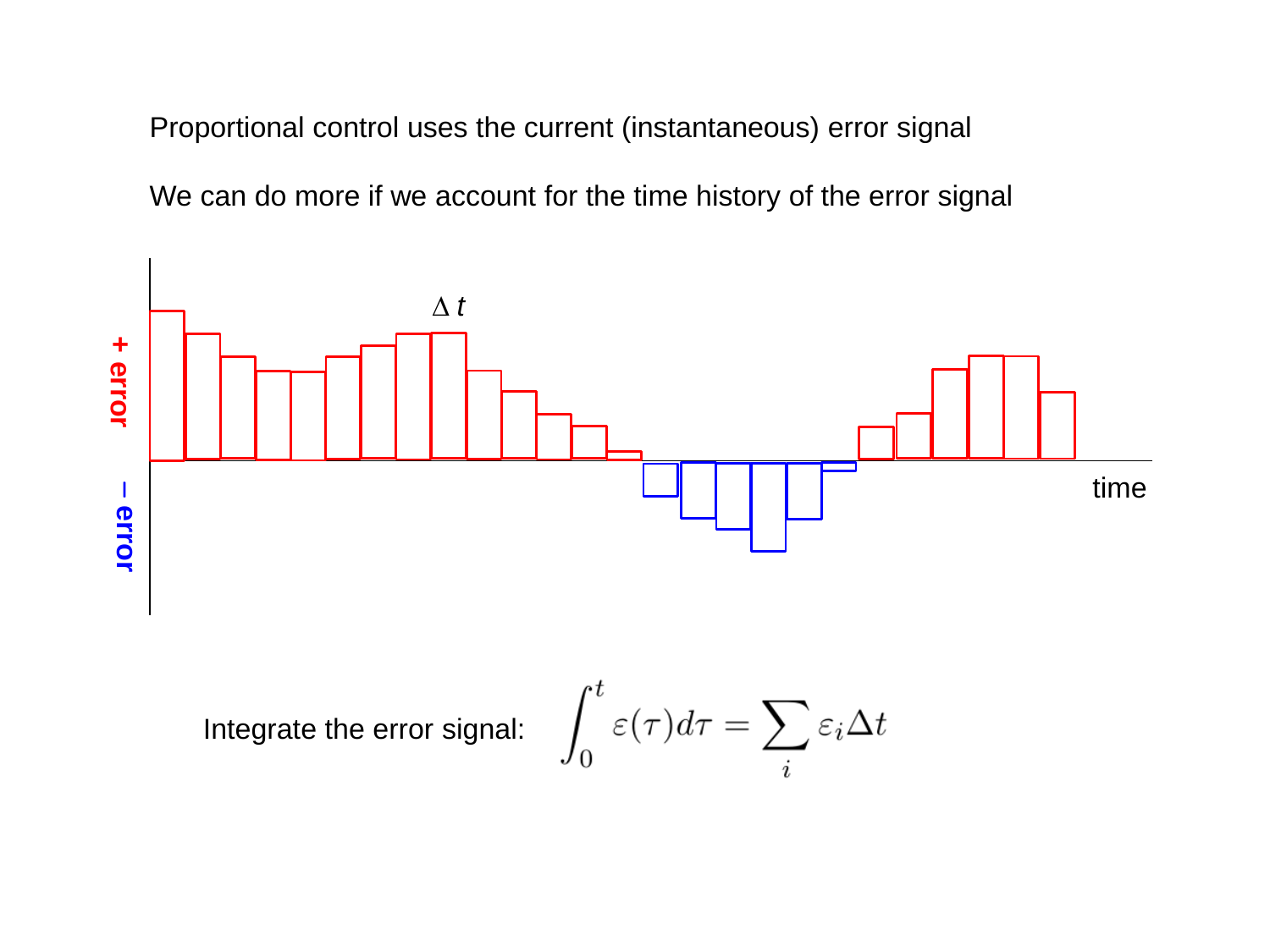### **Control Signal: Proportional + Integral**

$$
K_P \varepsilon(t) + K_I \int_0^t \varepsilon(\tau) d\tau
$$

$$
K_P \; \varepsilon_i + K_I \sum_i \varepsilon_i \Delta t
$$

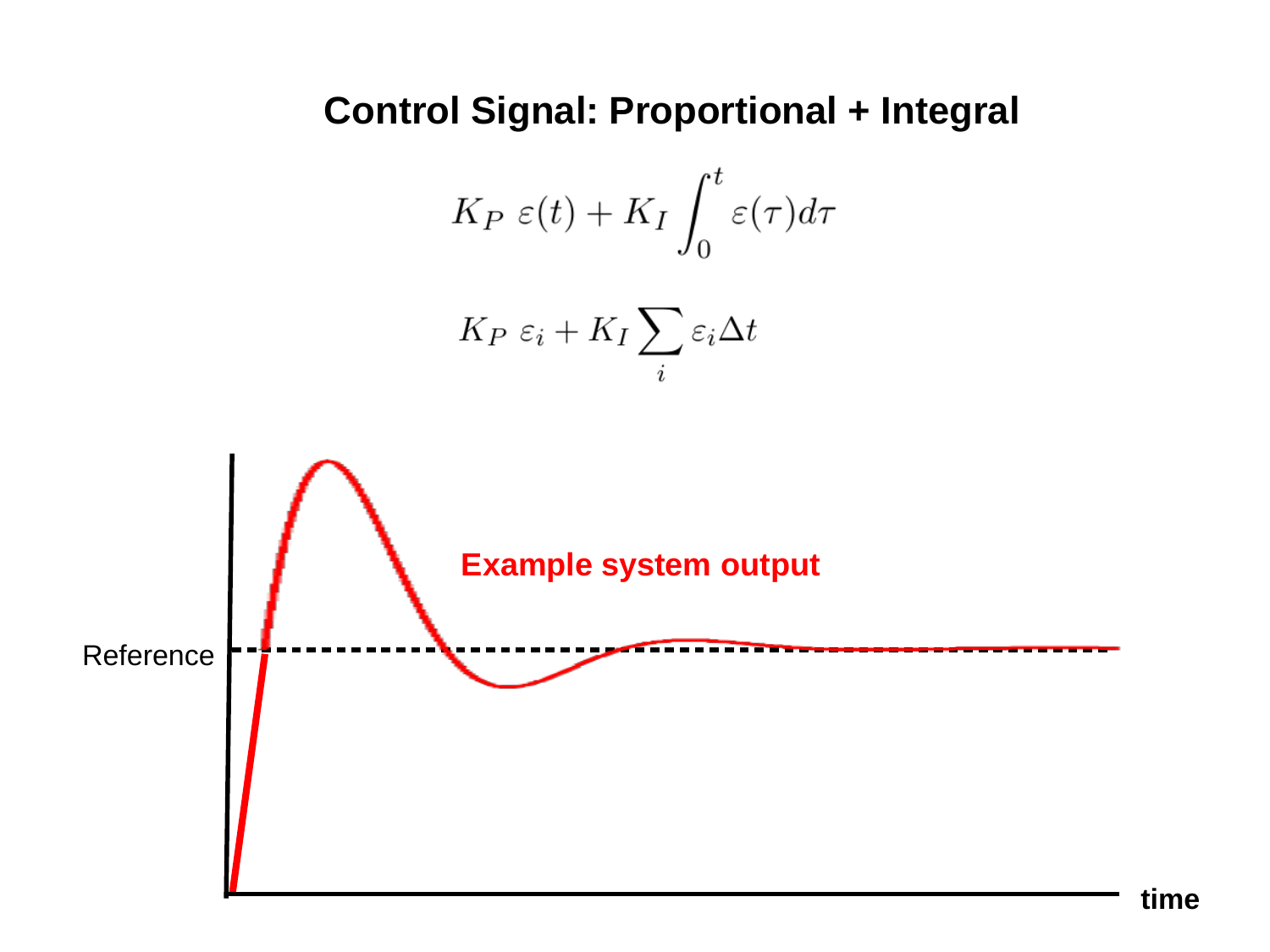## **P-I Controller**

- Converges to setpoint faster
- No offset
- Has overshoot
- Oscillates above/below setpoint

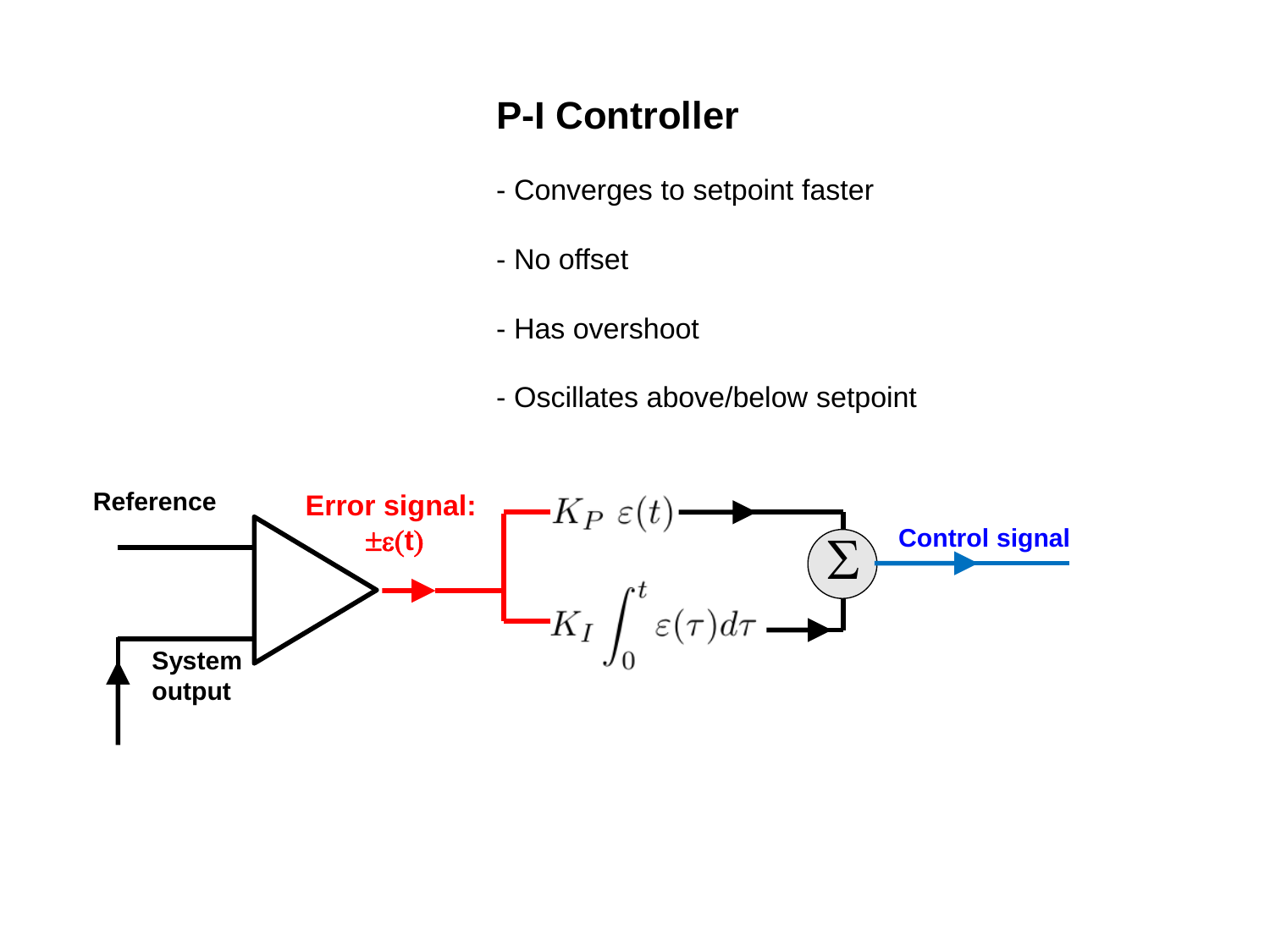## **P-I-D Controller**

- Take time derivative of error signal
- Can reduce oscillations/overshoot of P-I controller
- Difficult to setup; very susceptible to noise spikes
- Rarely used
- **FAST CHANGES!!!**

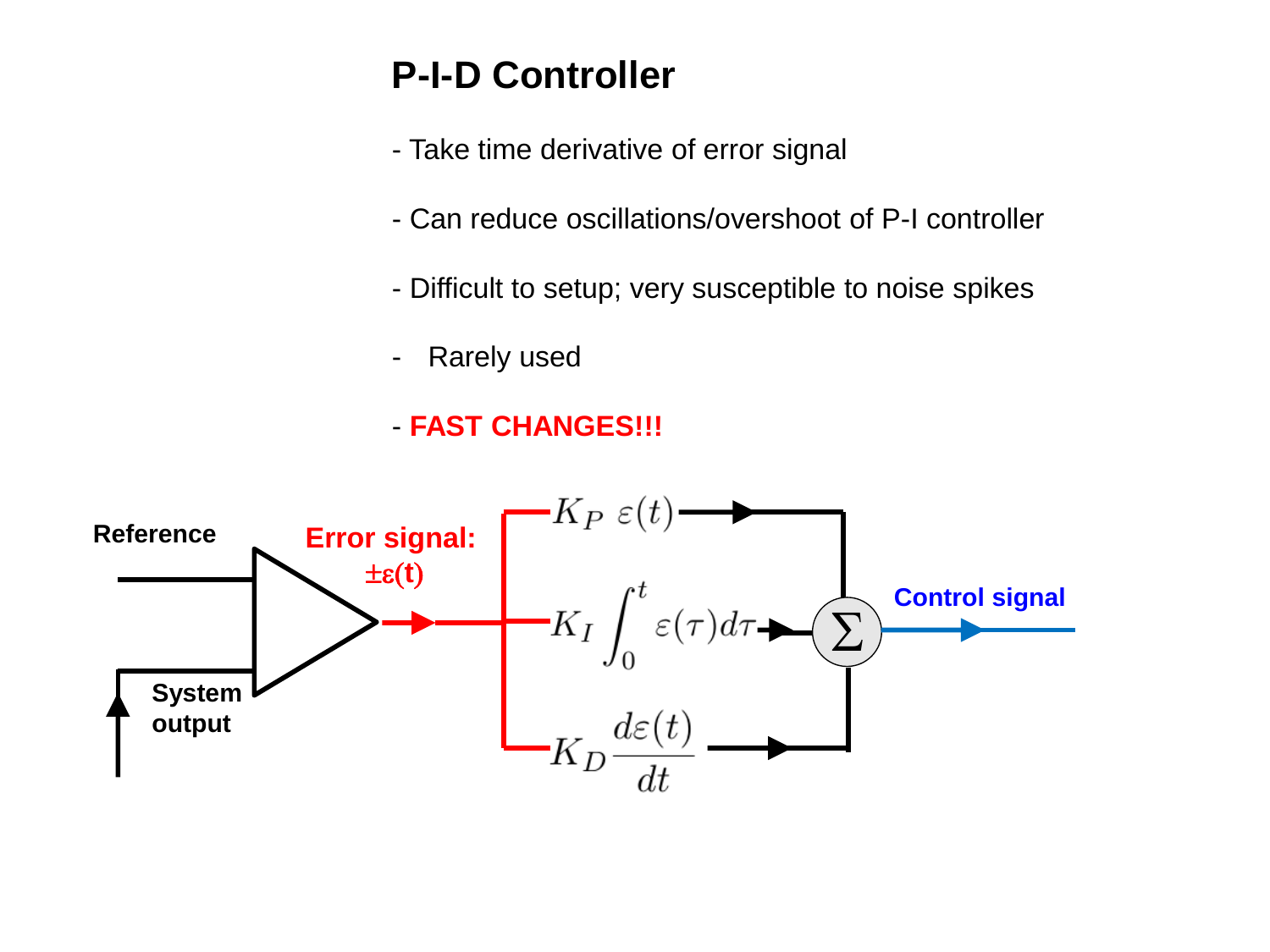## *Next LabView assignment:*

## Modify the Thermostat VI to do **P-I control**

Use the same heater2. vi from the class website inside While Loop (Wait time  $= dt$ )

- Heater current now controlled by P-I
- One temperature setpoint
- Use shift-register summation **for integral**
- Heater current has 3 selectable levels: 0.1 (Low), 0.5 (Medium), or 1 (High)
- Display real-time temperature data on Waveform Chart
- Include heater current indicator

Program logic must handle **two new issues** due to P-I control**:**

- 1) Negative control signal  $\Rightarrow$  Force heater current to zero
- 2) Control signal greater than current capacity  $\Rightarrow$  Clamp at max current

This VI will perform P-I temperature control in next week's lab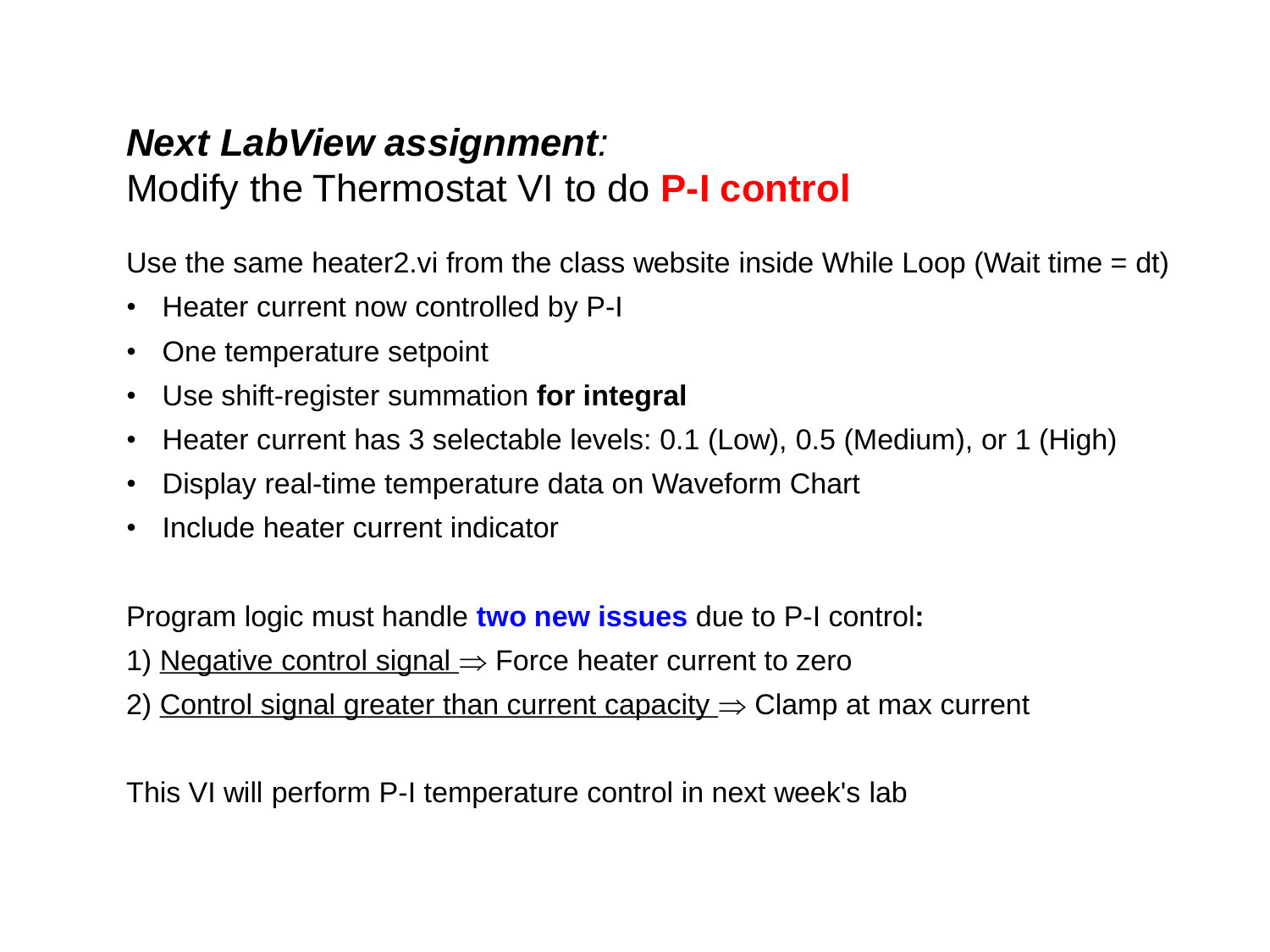How do we interpret a **negative** control signal?

Controller wants system to cool

We have no direct control of cooling: Turn off heater and wait

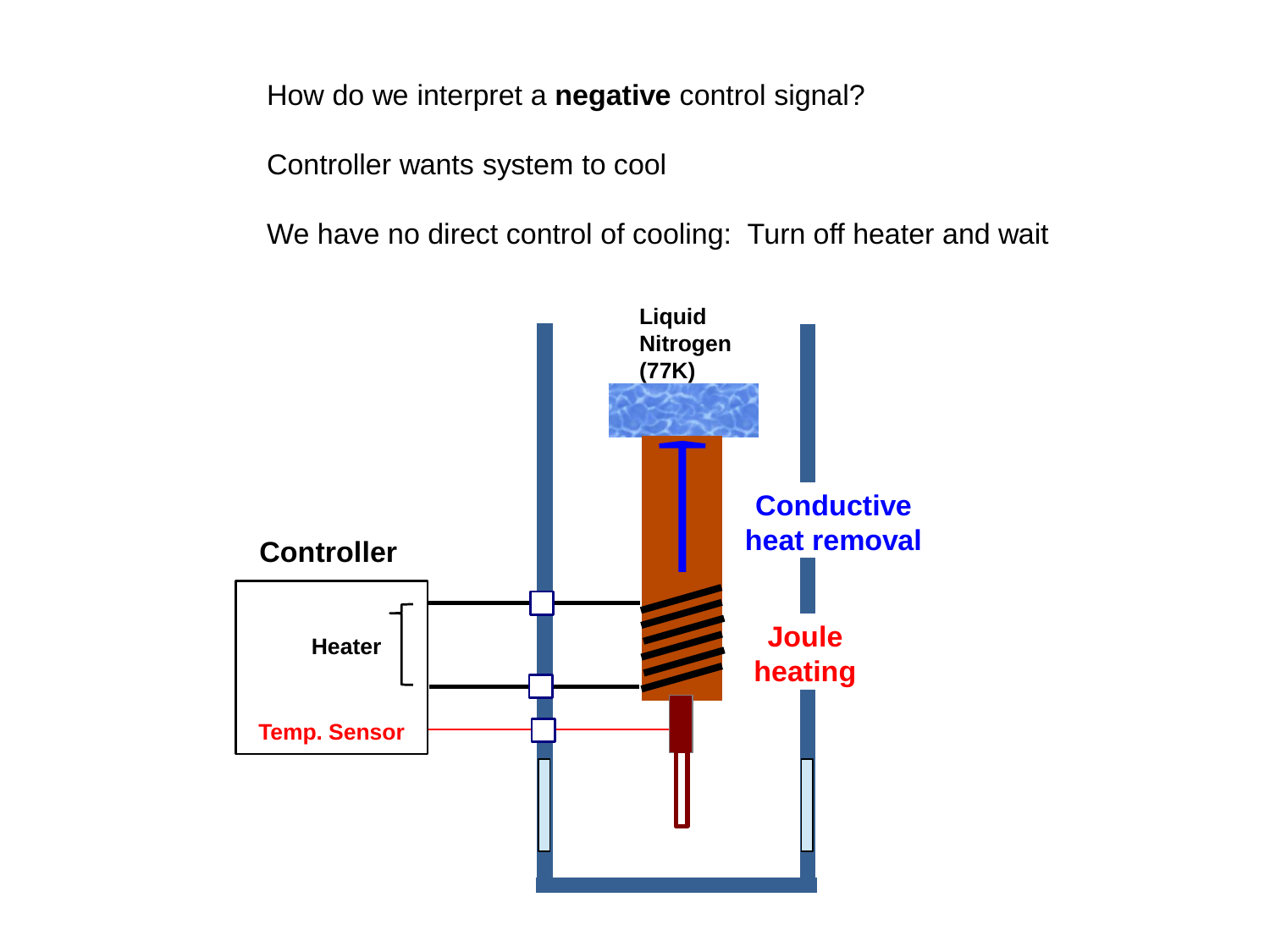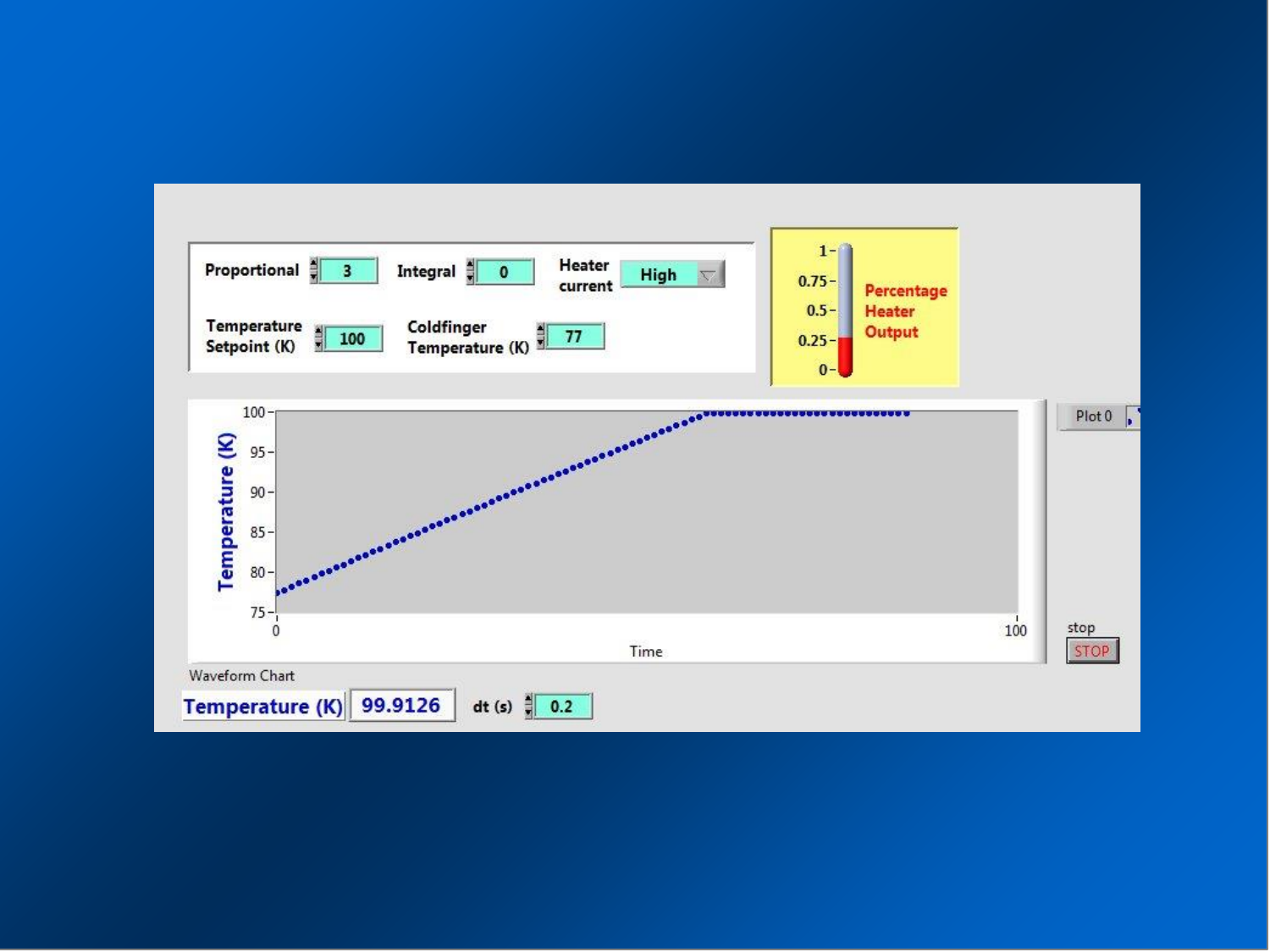## **About this week's lab**

Assigned LabView program will control a resistive heater

VI will be heavily modified for DAQmx input and output

Remove heater2.vi, shift register, ambient temperature, etc

Change units from degrees K to degrees C

Cooling will be primarily convective, but not ideal

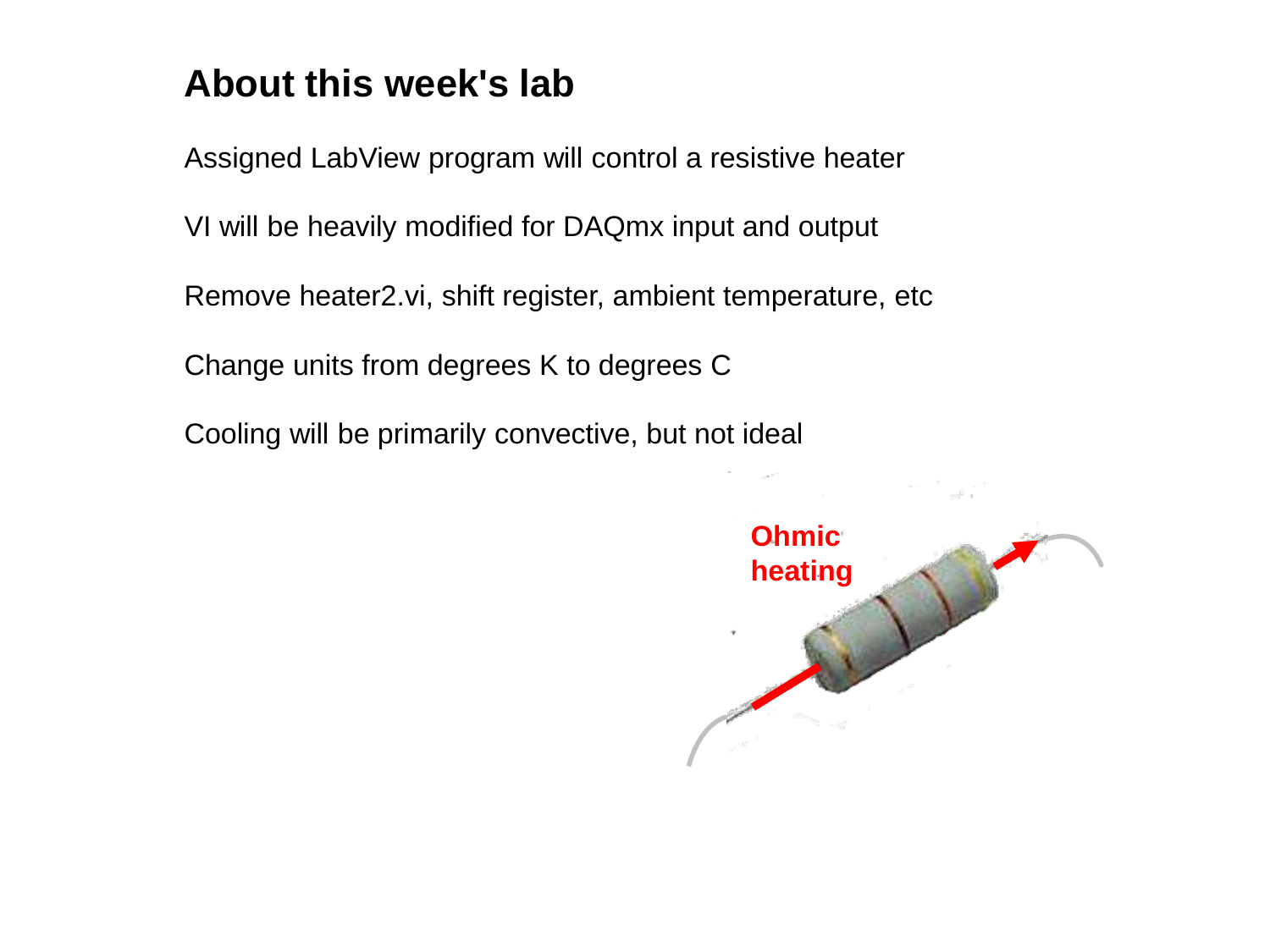## **About this week's lab**

Assigned LabView program will control a resistive heater

VI will be heavily modified for DAQmx input and output

Remove heater2.vi, shift register, ambient temperature, etc

Change units from degrees K to degrees C

Cooling will be primarily convective, but not ideal

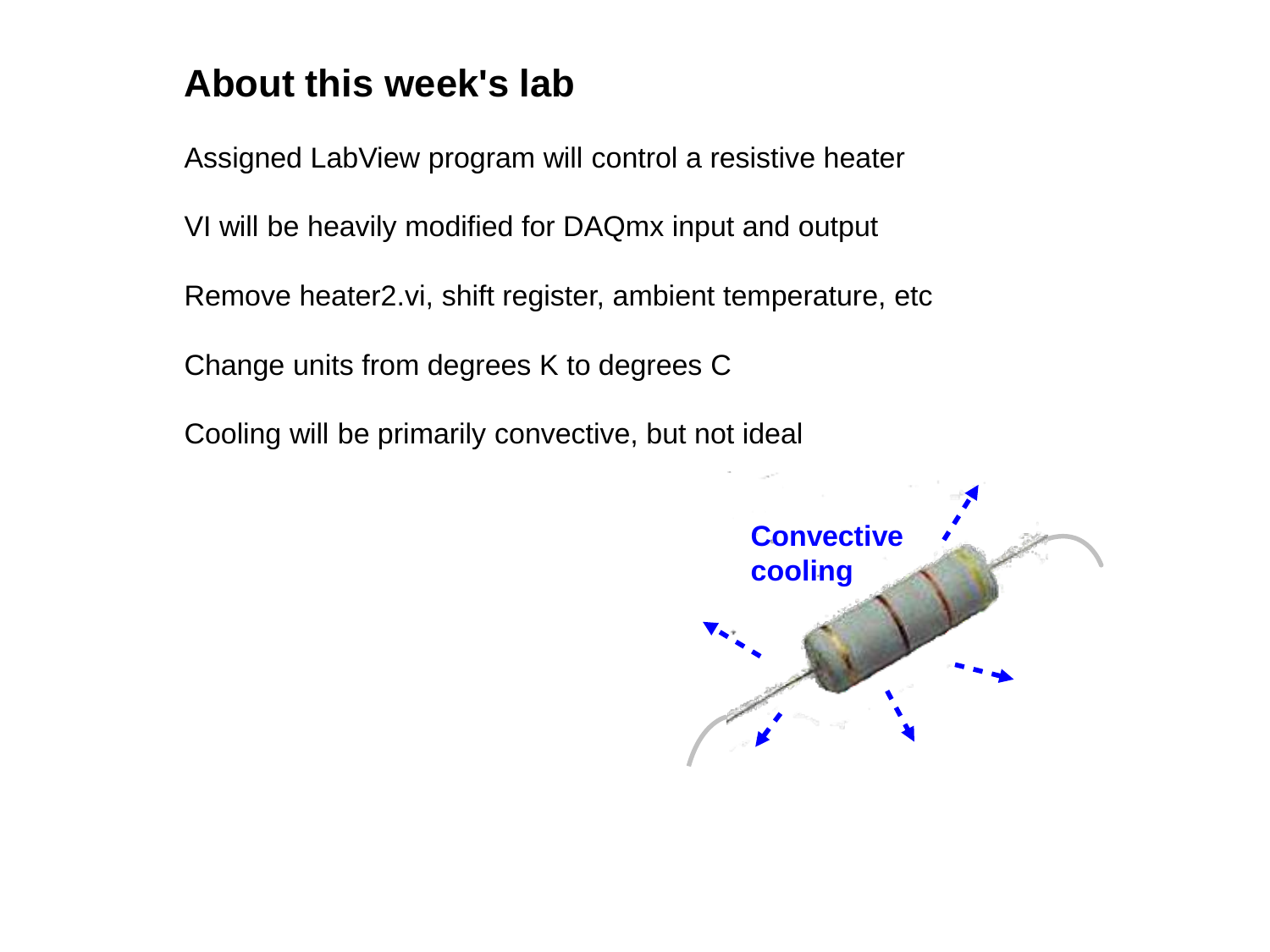**Temperature Sensor: Zener diode based IC**

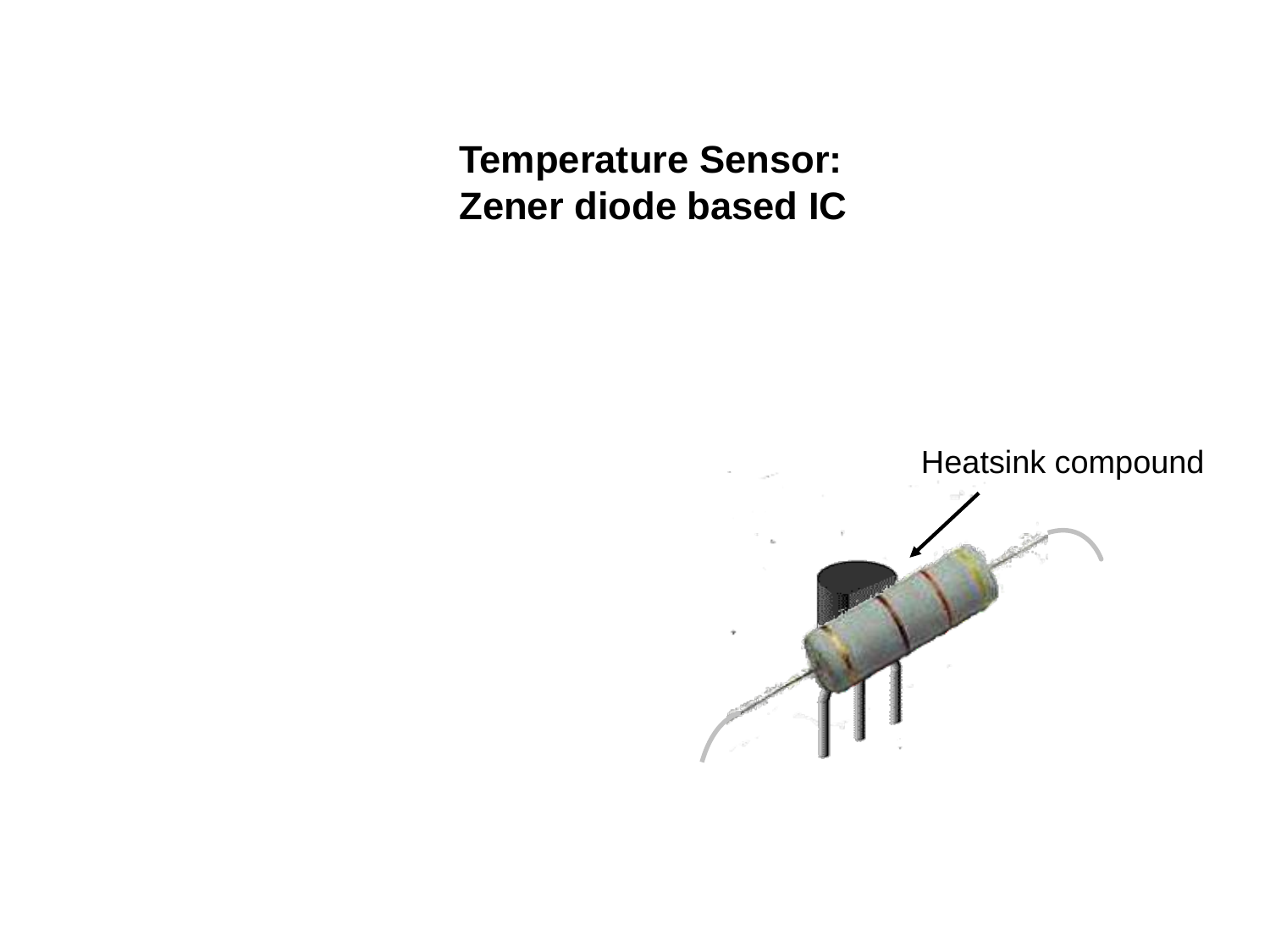**Temperature Sensor: Zener diode based IC**